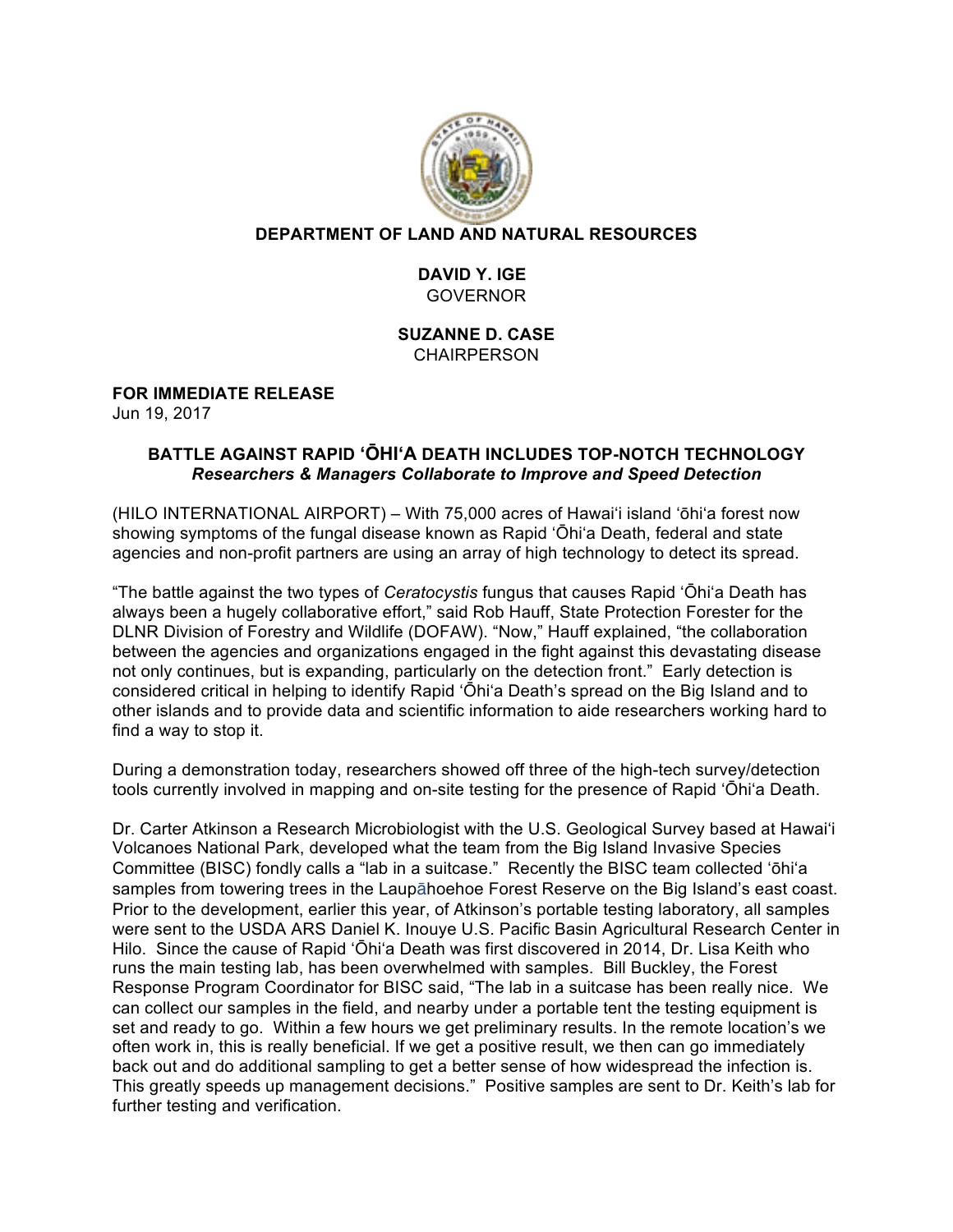On the same day BISC tested samples in the Laupāhoehoe Forest Reserve, another team of researchers prepares to launch an unmanned aerial system (UAS) off the side of Stainback Road, one of the epicenters of the infection. Dr. Ryan Perroy of the Department of Geography & Environmental Science at UH Hilo and his team are now spending about 25% of their time flying the UAS for Rapid 'Ōhiʻa Death mapping and detection.

Perroy said the "drone" has been in use in the battle against Rapid 'Ōhiʻa Death for about a year and a half. "It's very good for monitoring changes in the forest on an individual tree basis, because the resolution of the imagery is so fine that you can see individual leaves and branches," Perroy explained. That allows researchers not only to see changes over areas already infected by the fungus, but to detect suspected new cases. As valuable as the UAS imagery is, Perroy said it's very difficult to fly over ʻōhiʻa forests every month and see the rapidity of tree decline. "It's not the best day when we come back and we see more and more trees down since the last time we flew. Our efforts are one piece of the larger effort to better understand the disease and better protect our forests," Perroy concluded.

Above, at 8,000 feet, the Carnegie Airborne Observatory (CAO) is in the process of remapping roughly 650,000 acres of ʻōhiʻa forest on Hawai'i island. This is the second time this twin-engine aircraft with millions of dollars of highly sophisticated equipment on board has peered into the very structural makeup and chemistry of individual trees to measure forest health. The first time was in January 2016. This month's flights will provide additional 3D imaging and data to fuse with ground data and the UAS data to give scientists and resource managers a really clear picture of the scope of spread of Rapid 'Ōhiʻa Death.

Dr. Greg Asner leads the CAO effort. He explained, "Our 3D imaging system means we see the leaves in the forest canopy on individual trees. We can determine tree heights, the tree's structure and the chemical make-up." Utilizing imaging spectrometers, mounted in the rear of the plane, along with laser-based technology, super high resolution GPS, and a high-end, military-grade intertial motion unit (IMU) Asner and his team are about two-thirds finished remapping the Big Island's ʻōhiʻa forests, in this second round of flight missions.

He added, "Our work provides the whole island view and that interfaces with all the field work and with some of the high-resolution mapping that's happening locally within some of the canopies. We give the big picture, landscape scale view, but also with a lot of detail."

All of the researchers and managers working to combat Rapid 'Ōhiʻa Death agree that their collaborative efforts are about the only silver lining to what is a serious threat to Hawai'i's most important native tree. Ōhiʻa protect the state's watersheds by providing a sponge-effect to allow rainwater to slowly seep into underground aquifers. They also help prevent erosion and the spread of invasive species and they are very culturally significant and prized in lei making.

"I think it's really encouraging in this daunting threat to our precious native ecosystem, to have a community of natural resource managers and scientists come together to find a solution," said Philipp LaHaela Walter, State Survey and Resource Forester for DLNR/DOFAW. He added, "I think this experience of having dedicated partners, complete collaboration and the deployment of top-notch technology has greatly improved cross-agency communications and efficiency and we all hope eventually leads to a treatment for Rapid 'Ōhiʻa Death."